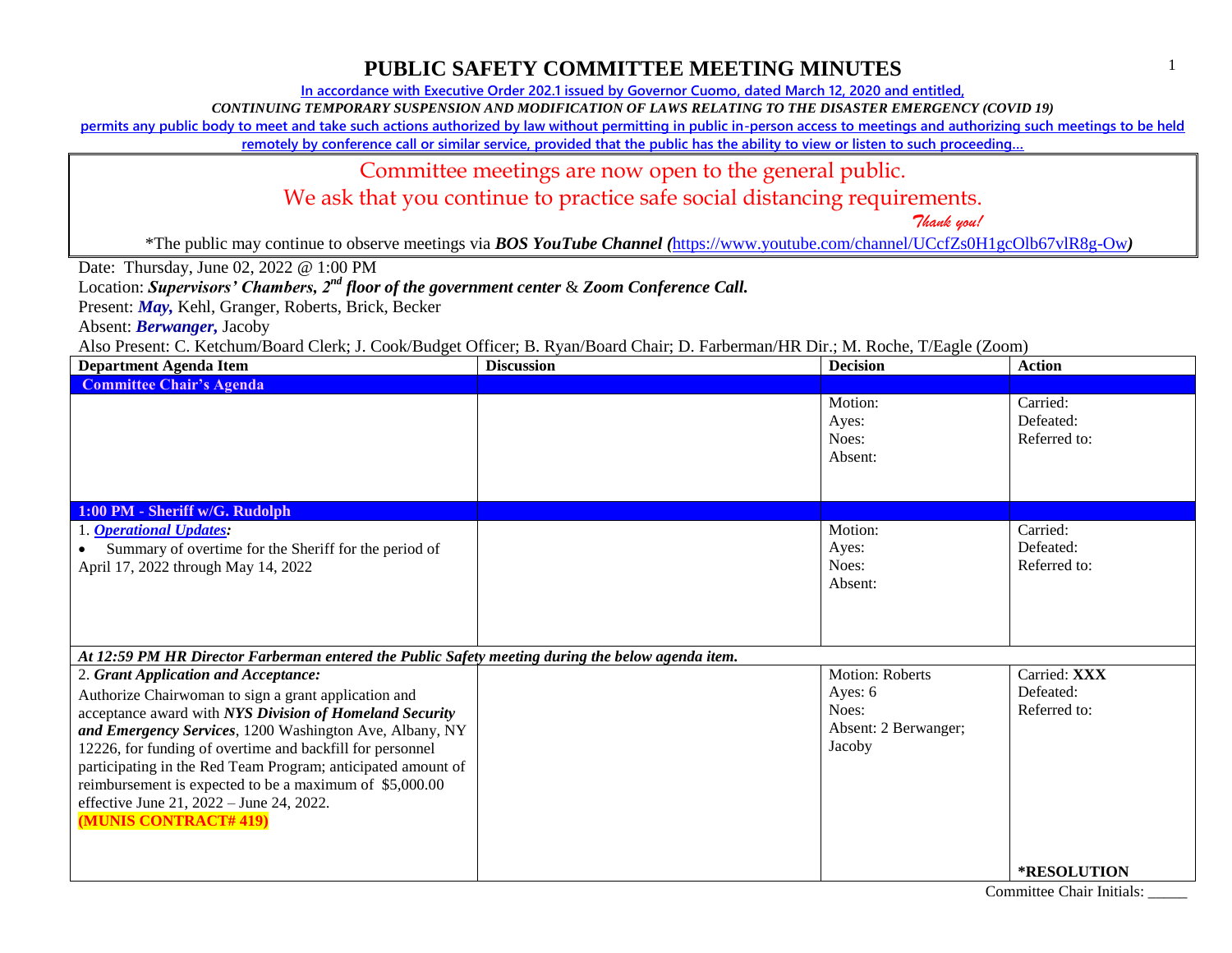**In accordance with Executive Order 202.1 issued by Governor Cuomo, dated March 12, 2020 and entitled,**

*CONTINUING TEMPORARY SUSPENSION AND MODIFICATION OF LAWS RELATING TO THE DISASTER EMERGENCY (COVID 19)*

**permits any public body to meet and take such actions authorized by law without permitting in public in-person access to meetings and authorizing such meetings to be held** 

**remotely by conference call or similar service, provided that the public has the ability to view or listen to such proceeding…**

#### Committee meetings are now open to the general public.

We ask that you continue to practice safe social distancing requirements.

 *Thank you!*

\*The public may continue to observe meetings via *BOS YouTube Channel (*<https://www.youtube.com/channel/UCcfZs0H1gcOlb67vlR8g-Ow>*)*

Date: Thursday, June 02, 2022 @ 1:00 PM

Location: *Supervisors' Chambers, 2nd floor of the government center* & *Zoom Conference Call.*

Present: *May,* Kehl, Granger, Roberts, Brick, Becker

Absent: *Berwanger,* Jacoby

Also Present: C. Ketchum/Board Clerk; J. Cook/Budget Officer; B. Ryan/Board Chair; D. Farberman/HR Dir.; M. Roche, T/Eagle (Zoom)

| <b>Department Agenda Item</b>                                                                                                                                                                                                                                                                                                                                                                                                                                                                                                                                                                                                                                                                                 | <b>Discussion</b>                                                                                                                                                                                                                                                                                                                                                                                                                                                                                                                                                                 | <b>Decision</b>                                                       | <b>Action</b>                                               |
|---------------------------------------------------------------------------------------------------------------------------------------------------------------------------------------------------------------------------------------------------------------------------------------------------------------------------------------------------------------------------------------------------------------------------------------------------------------------------------------------------------------------------------------------------------------------------------------------------------------------------------------------------------------------------------------------------------------|-----------------------------------------------------------------------------------------------------------------------------------------------------------------------------------------------------------------------------------------------------------------------------------------------------------------------------------------------------------------------------------------------------------------------------------------------------------------------------------------------------------------------------------------------------------------------------------|-----------------------------------------------------------------------|-------------------------------------------------------------|
| 3. Discussion:<br>School Resource Officer Program (SRO)<br>$\circ$<br>of the county picking up fringe benefits<br>The following Wyoming County Schools have SRO's<br>$\circ$<br>Attica Central - Wyoming Co. Deputy Sheriff / SRO covers both facilities<br>Letchworth Central School - Wyoming Co. Deputy Sheriff / 1 facility, PT<br>Warsaw Central – provided through the Warsaw Village PD / 2 SRO's<br>budgetary.<br>Attica Central School had grant funding in the beginning.<br>$\circ$<br>The Town of Arcade subsidizes the position by \$35K per year<br>$\circ$<br>$\circ$<br>schools.<br>$\circ$<br>Sheriff Rudolph indicated that the Deputies do not provide training but have had the training. | Supervisor Leuer, T/Middlebury proposed, in light of current events around the country, the possibility<br>Pioneer Central (Arcade Elementary) – provided through the Arcade Village PD<br>Wyoming Central / k-8 – no coverage / Wyoming Co. Deputy Sheriff Courier stops on<br>occasion. Sheriff Rudolph is meeting with the School Supt. issue is predominantly<br>Governor Hochul recently issued an Executive Order directing the State Police to make rounds through<br>There was some discussion over whether or not SRO's provide active shooter training to school staff. | Motion:<br>Ayes:<br>Noes:<br>Absent:                                  | Carried:<br>Defeated:<br>Referred to:                       |
| <b>County Jail</b>                                                                                                                                                                                                                                                                                                                                                                                                                                                                                                                                                                                                                                                                                            |                                                                                                                                                                                                                                                                                                                                                                                                                                                                                                                                                                                   |                                                                       |                                                             |
| <b>4. Position Create/Fill:</b><br><b>Sheriff's Office</b><br>Two positions of <i>Correction Officer</i> (1.00 FTE) with an<br>hourly range of \$23.80 - \$29.20 to cover upcoming<br>retirements and part-time staffing shortage. Position available<br>date: June 15, 2022.                                                                                                                                                                                                                                                                                                                                                                                                                                 |                                                                                                                                                                                                                                                                                                                                                                                                                                                                                                                                                                                   | Motion: Granger<br>Ayes: 6<br>Noes:<br>Absent: 2 Berwanger;<br>Jacoby | Carried: XXX<br>Defeated:<br>Referred to:<br><b>FINANCE</b> |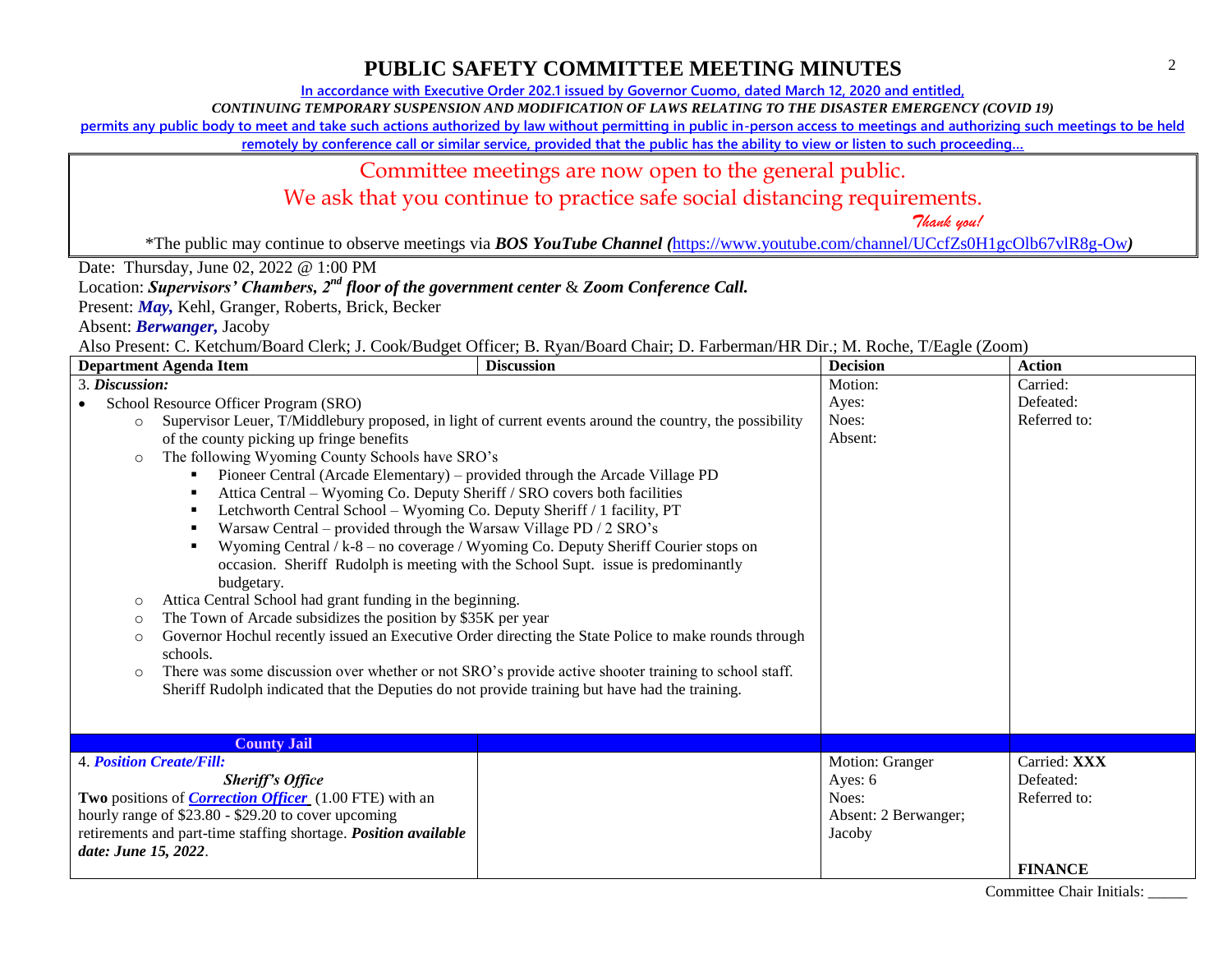**In accordance with Executive Order 202.1 issued by Governor Cuomo, dated March 12, 2020 and entitled,**

*CONTINUING TEMPORARY SUSPENSION AND MODIFICATION OF LAWS RELATING TO THE DISASTER EMERGENCY (COVID 19)*

**permits any public body to meet and take such actions authorized by law without permitting in public in-person access to meetings and authorizing such meetings to be held** 

**remotely by conference call or similar service, provided that the public has the ability to view or listen to such proceeding…**

#### Committee meetings are now open to the general public.

We ask that you continue to practice safe social distancing requirements.

 *Thank you!*

\*The public may continue to observe meetings via *BOS YouTube Channel (*<https://www.youtube.com/channel/UCcfZs0H1gcOlb67vlR8g-Ow>*)*

Date: Thursday, June 02, 2022 @ 1:00 PM

Location: *Supervisors' Chambers, 2nd floor of the government center* & *Zoom Conference Call.*

Present: *May,* Kehl, Granger, Roberts, Brick, Becker

Absent: *Berwanger,* Jacoby

Also Present: C. Ketchum/Board Clerk; J. Cook/Budget Officer; B. Ryan/Board Chair; D. Farberman/HR Dir.; M. Roche, T/Eagle (Zoom)

| <b>Department Agenda Item</b>                                      | <b>Discussion</b>                             | <b>Decision</b>        | <b>Action</b>  |
|--------------------------------------------------------------------|-----------------------------------------------|------------------------|----------------|
| 5. <b>Operational Updates:</b>                                     |                                               | Motion:                | Carried:       |
| Inmate numbers for: April 2022                                     |                                               | Ayes:                  | Defeated:      |
| Total: avg 48.5; high 54; low 43                                   |                                               | Noes:                  | Referred to:   |
| Male: avg 33; high 37; low 29                                      |                                               | Absent:                |                |
| Female: avg 15; high 17; low 13                                    |                                               |                        |                |
| Boarded in: avg 2.5; high 3; low 2                                 |                                               |                        |                |
| Boarded out: avg 0; high 0; low 0                                  |                                               |                        |                |
| Net income: \$7,395.00                                             |                                               |                        |                |
| 6. Discussion:                                                     | NYS Corrections has offered ideas on solitary | Motion:                | Carried:       |
| <b>HALT</b> Act                                                    | confinement.                                  | Ayes:                  | Defeated:      |
| Non-solitary confinement law                                       |                                               | Noes:                  | Referred to:   |
|                                                                    |                                               | Absent:                |                |
| <b>Jail Kitchen</b>                                                |                                               |                        |                |
| <b>7. Position Fill:</b>                                           |                                               | Motion: Brick          | Carried: XXX   |
| <b>County Jail</b>                                                 |                                               | Ayes: 6                | Defeated:      |
| One position of <b>Meal Deliverer, PT</b> (.25 FTE) (position code |                                               | Noes:                  | Referred to:   |
| 081.598), hourly rate of \$13.20 to replace John Borrelli, who     |                                               | Absent: 2 Berwanger;   |                |
| resigned. Position available date: June 8, 2022                    |                                               | Jacoby                 |                |
|                                                                    |                                               |                        | <b>FINANCE</b> |
| 911                                                                |                                               |                        |                |
| 8. Professional Service Contract \$5,001 or greater:               |                                               | <b>Motion: Roberts</b> | Carried: XXX   |
| Authorize Chairwoman to sign a contract, pursuant to General       |                                               | Ayes: 6                | Defeated:      |
| Municipal Law §104(b), with Saia Communications, 100               | Grant funded                                  | Noes:                  | Referred to:   |
| Stradtman St. Buffalo, NY 14206, for the provision of              |                                               | Absent: 2 Berwanger;   |                |
| obtaining ASR's for three towers and FCC-FAA licensing of          |                                               | Jacoby                 |                |
| 6 800 TAC channels in an amount not to exceed \$13,900.00 to       |                                               |                        |                |
| be paid from SICG Grant; effective 06/01/2022 through              |                                               |                        |                |
| completion. (MUNIS CONTRACT #420)                                  |                                               |                        | *RESOLUTION    |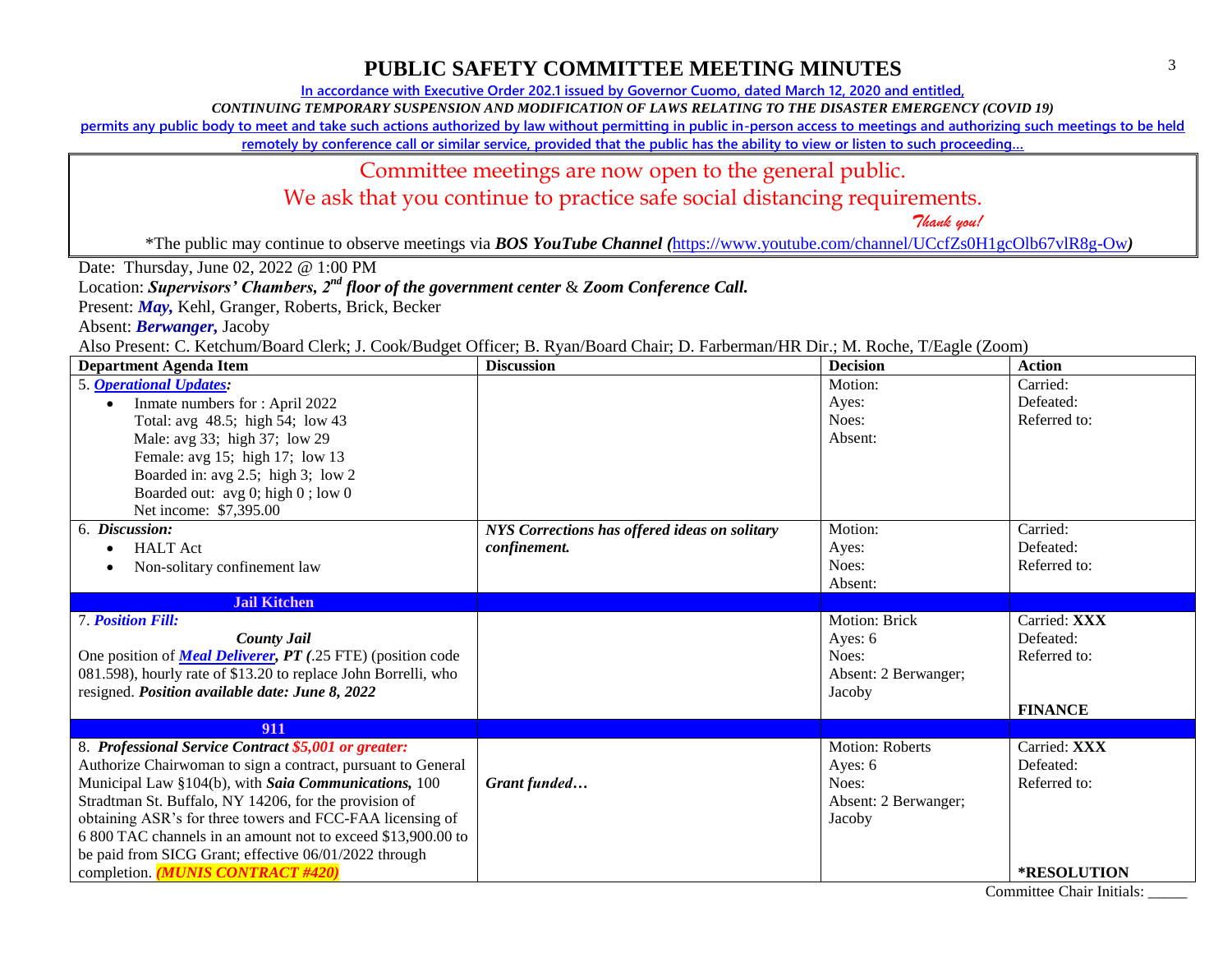**In accordance with Executive Order 202.1 issued by Governor Cuomo, dated March 12, 2020 and entitled,**

*CONTINUING TEMPORARY SUSPENSION AND MODIFICATION OF LAWS RELATING TO THE DISASTER EMERGENCY (COVID 19)*

**permits any public body to meet and take such actions authorized by law without permitting in public in-person access to meetings and authorizing such meetings to be held** 

**remotely by conference call or similar service, provided that the public has the ability to view or listen to such proceeding…**

## Committee meetings are now open to the general public.

We ask that you continue to practice safe social distancing requirements.

 *Thank you!*

\*The public may continue to observe meetings via *BOS YouTube Channel (*<https://www.youtube.com/channel/UCcfZs0H1gcOlb67vlR8g-Ow>*)*

Date: Thursday, June 02, 2022 @ 1:00 PM

Location: *Supervisors' Chambers, 2nd floor of the government center* & *Zoom Conference Call.*

Present: *May,* Kehl, Granger, Roberts, Brick, Becker

Absent: *Berwanger,* Jacoby

Also Present: C. Ketchum/Board Clerk; J. Cook/Budget Officer; B. Ryan/Board Chair; D. Farberman/HR Dir.; M. Roche, T/Eagle (Zoom)

| <b>Department Agenda Item</b>                                                                                                                                     | <b>Discussion</b> | <b>Decision</b>      | <b>Action</b>      |
|-------------------------------------------------------------------------------------------------------------------------------------------------------------------|-------------------|----------------------|--------------------|
| 9. Professional Service Contract \$5,001 or greater:                                                                                                              |                   | Motion: Granger      | Carried: XXX       |
| Authorize Chairwoman to sign a contract, pursuant to General                                                                                                      |                   | Ayes: 6              | Defeated:          |
| Municipal Law §104(b), with Wilmac Business Equipment                                                                                                             | Grant funded      | Noes:                | Referred to:       |
| Co., Inc., 73 State Street, Rochester, NY 14614, for the                                                                                                          |                   | Absent: 2 Berwanger; |                    |
| provision of providing software maintenance for NICE                                                                                                              |                   | Jacoby               |                    |
| Equipment in an amount not to exceed \$11,091.00 effective                                                                                                        |                   |                      |                    |
| June 1, 2022 through May 31, 2023. <i>(MUNIS CONTRACT #</i>                                                                                                       |                   |                      |                    |
| 423)                                                                                                                                                              |                   |                      |                    |
|                                                                                                                                                                   |                   |                      | <b>*RESOLUTION</b> |
| 10. Professional Service Contract \$5,001 or greater:                                                                                                             |                   | Motion: Kehl         | Carried: XXX       |
| Authorize Chairwoman to sign a contract, pursuant to General                                                                                                      |                   | Ayes: 6              | Defeated:          |
| Municipal Law §104(b), with Saia Communications, Inc.,                                                                                                            | Grant funded      | Noes:                | Referred to:       |
| 100 Stradtman St., Buffalo, NY 14206, for the provision of                                                                                                        |                   | Absent: 2 Berwanger; |                    |
| providing upgraded network switches for the nine Public                                                                                                           |                   | Jacoby               |                    |
| Safety communication towers in an amount not to exceed                                                                                                            |                   |                      |                    |
| \$13,000.00 to be paid from SICG Grant effective June 1, 2022                                                                                                     |                   |                      |                    |
| through December 31, 2022. $(MUNIS$ CONTRACT #430)                                                                                                                |                   |                      |                    |
|                                                                                                                                                                   |                   |                      | *RESOLUTION        |
| <b>Stop DWI w/D. Linder</b>                                                                                                                                       |                   |                      |                    |
|                                                                                                                                                                   |                   | Motion:              | Carried:           |
|                                                                                                                                                                   |                   | Ayes:                | Defeated:          |
|                                                                                                                                                                   |                   | Noes:                | Referred to:       |
|                                                                                                                                                                   |                   | Absent:              |                    |
|                                                                                                                                                                   |                   |                      |                    |
|                                                                                                                                                                   |                   |                      |                    |
| Human Resource Director Farberman announced the desire by the Deputy Sheriff's Association and Sheriff's Employees Association to open contract negotiations on a |                   |                      |                    |
| successor agreement. The current contracts expire the end of 2022. Supervisor May, Chairwoman Ryan and HR Director Farberman will be the negotiating team for the |                   |                      |                    |
| county.                                                                                                                                                           |                   |                      |                    |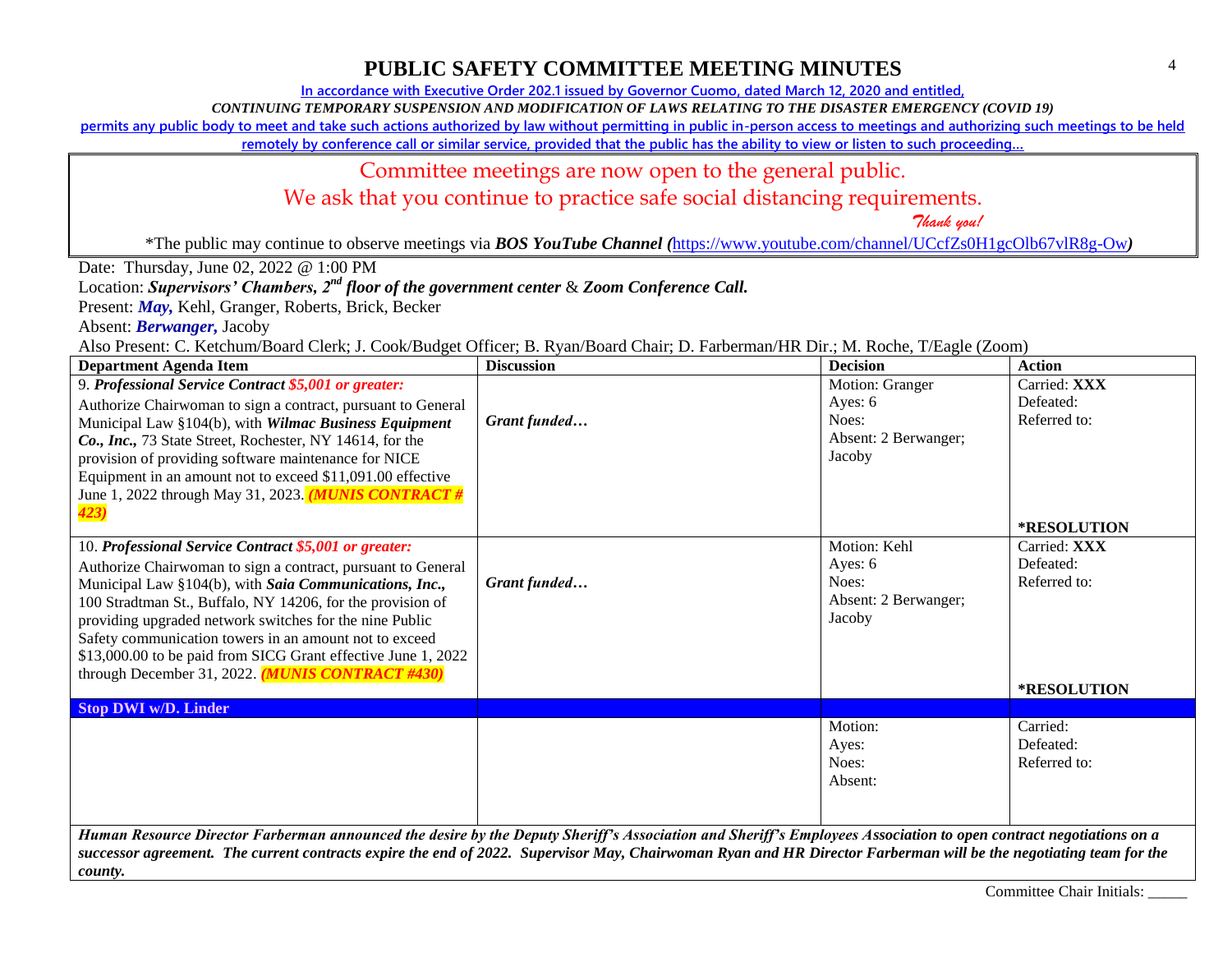**In accordance with Executive Order 202.1 issued by Governor Cuomo, dated March 12, 2020 and entitled,**

*CONTINUING TEMPORARY SUSPENSION AND MODIFICATION OF LAWS RELATING TO THE DISASTER EMERGENCY (COVID 19)*

**permits any public body to meet and take such actions authorized by law without permitting in public in-person access to meetings and authorizing such meetings to be held** 

**remotely by conference call or similar service, provided that the public has the ability to view or listen to such proceeding…**

## Committee meetings are now open to the general public.

We ask that you continue to practice safe social distancing requirements.

 *Thank you!*

\*The public may continue to observe meetings via *BOS YouTube Channel (*<https://www.youtube.com/channel/UCcfZs0H1gcOlb67vlR8g-Ow>*)*

Date: Thursday, June 02, 2022 @ 1:00 PM

Location: *Supervisors' Chambers, 2nd floor of the government center* & *Zoom Conference Call.*

Present: *May,* Kehl, Granger, Roberts, Brick, Becker

Absent: *Berwanger,* Jacoby

Also Present: C. Ketchum/Board Clerk; J. Cook/Budget Officer; B. Ryan/Board Chair; D. Farberman/HR Dir.; M. Roche, T/Eagle (Zoom)

| <b>Discussion</b><br><b>Department Agenda Item</b>                                                                |                      | <b>Action</b>               |
|-------------------------------------------------------------------------------------------------------------------|----------------------|-----------------------------|
| 1:15 PM - Emergency Services w/B. Meyers                                                                          |                      |                             |
| 1. Professional Service Contract \$3,001 - \$5,000:                                                               | Motion: Kehl         | Carried: XXX                |
| Authorize Chairwoman to sign a contract, pursuant to General                                                      | Ayes: 6              | Defeated:                   |
| Municipal Law §104(b), to reflect recent changes to fee                                                           | Noes:                | Referred to:                |
| schedule with:                                                                                                    | Absent: 2 Berwanger; |                             |
| Ann Lapp, 300 Main St., Attica NY 14011 for the                                                                   | Jacoby               |                             |
| provision of providing CIC (Certified Instructor                                                                  |                      |                             |
| Coordinator) services for EMT education in an amount                                                              |                      |                             |
| not to exceed \$5,000.00 per course effective May 20,                                                             |                      |                             |
| 2022. (MUNIS CONTRACT #458)                                                                                       |                      |                             |
| Judy Comfort 2244 Centerline Rd, Varysburg NY 14167                                                               |                      |                             |
| for the provision of providing CIC (Certified Instructor                                                          |                      |                             |
| Coordinator) services for EMT education in an amount                                                              |                      |                             |
| not to exceed \$5,000.00 per course effective May 20,                                                             |                      |                             |
| 2022. (MUNIS CONTRACT #460)                                                                                       |                      |                             |
| Pamela Shelnut, 6252 Hillside Rd, Bliss NY 14024 for                                                              |                      |                             |
| the provision of providing CIC (Certified Instructor                                                              |                      |                             |
| Coordinator) services for EMT education in an amount                                                              |                      |                             |
| not to exceed \$5,000.00 per course effective May 20,                                                             |                      |                             |
| 2022. (MUNIS CONTRACT #459)                                                                                       |                      |                             |
|                                                                                                                   |                      |                             |
|                                                                                                                   |                      | <b>APPROVED</b><br>Carried: |
| 2. $FYI \sim Contract$ (\$3,000 and under):                                                                       | Motion:              |                             |
| Bliss Auto Salvage, 4183 Route 39, Bliss, NY 14024 for the provision of leasing (2) used vehicles to use for fire | Ayes:<br>Noes:       | Defeated:<br>Referred to:   |
| safety training in an amount not to exceed \$500.00; effective June 02, 2022 through June 02, 2023. (MUNIS        | Absent:              |                             |
| <b>CONTRACT #469)</b>                                                                                             |                      |                             |
|                                                                                                                   |                      |                             |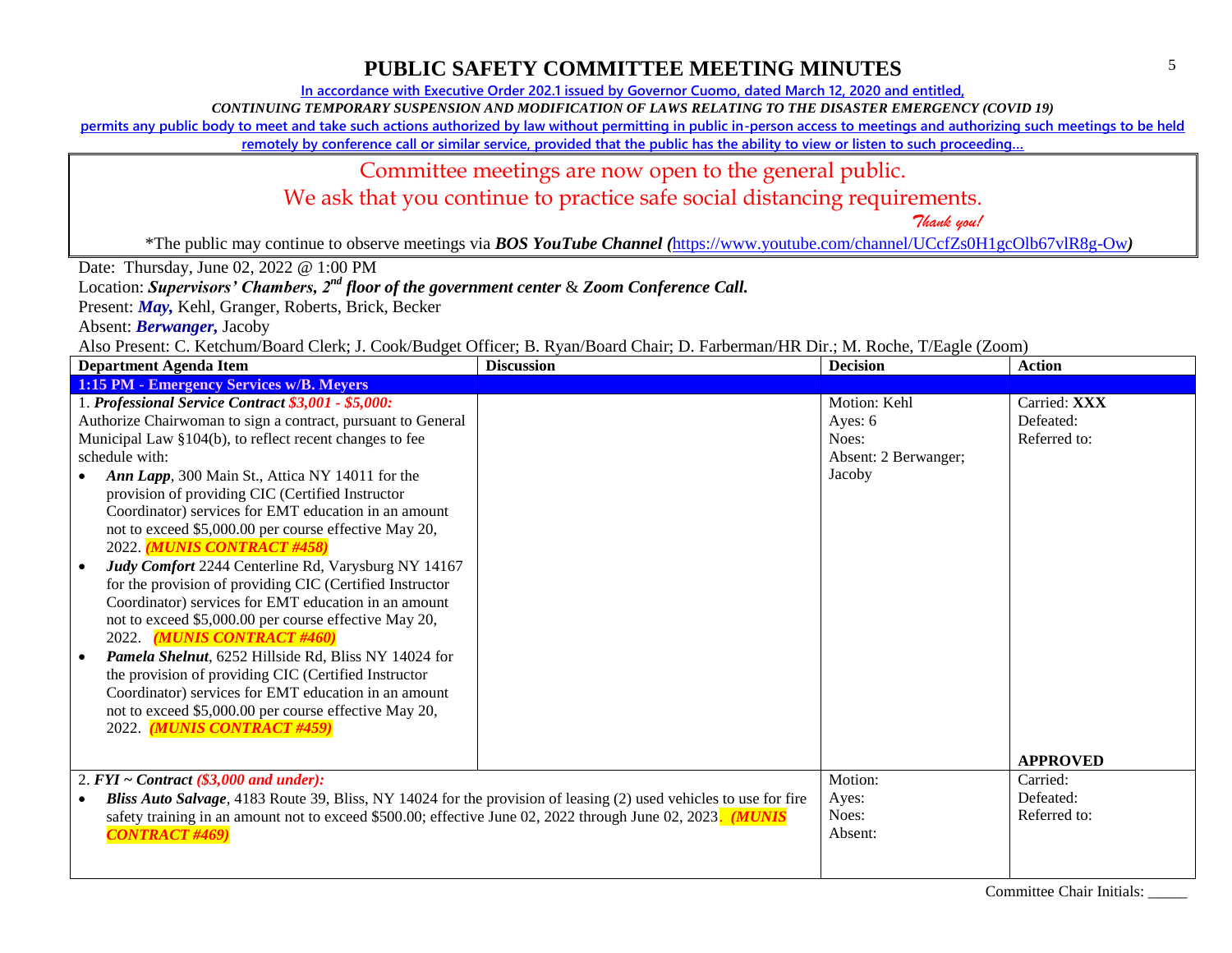**In accordance with Executive Order 202.1 issued by Governor Cuomo, dated March 12, 2020 and entitled,**

*CONTINUING TEMPORARY SUSPENSION AND MODIFICATION OF LAWS RELATING TO THE DISASTER EMERGENCY (COVID 19)*

**permits any public body to meet and take such actions authorized by law without permitting in public in-person access to meetings and authorizing such meetings to be held** 

**remotely by conference call or similar service, provided that the public has the ability to view or listen to such proceeding…**

#### Committee meetings are now open to the general public.

We ask that you continue to practice safe social distancing requirements.

 *Thank you!*

\*The public may continue to observe meetings via *BOS YouTube Channel (*<https://www.youtube.com/channel/UCcfZs0H1gcOlb67vlR8g-Ow>*)*

Date: Thursday, June 02, 2022 @ 1:00 PM

Location: *Supervisors' Chambers, 2nd floor of the government center* & *Zoom Conference Call.*

Present: *May,* Kehl, Granger, Roberts, Brick, Becker

Absent: *Berwanger,* Jacoby

Also Present: C. Ketchum/Board Clerk; J. Cook/Budget Officer; B. Ryan/Board Chair; D. Farberman/HR Dir.; M. Roche, T/Eagle (Zoom)

| <b>Department Agenda Item</b>                                                                                                                                                                                                                                                                                                                                                                                                                                                                                                                                                           | <b>Discussion</b>                                                                                                                                                                                                                                                                                                                                                                                                                       | <b>Decision</b>                                                                    | <b>Action</b>                                            |  |
|-----------------------------------------------------------------------------------------------------------------------------------------------------------------------------------------------------------------------------------------------------------------------------------------------------------------------------------------------------------------------------------------------------------------------------------------------------------------------------------------------------------------------------------------------------------------------------------------|-----------------------------------------------------------------------------------------------------------------------------------------------------------------------------------------------------------------------------------------------------------------------------------------------------------------------------------------------------------------------------------------------------------------------------------------|------------------------------------------------------------------------------------|----------------------------------------------------------|--|
| Supervisor Kehl, T/Attica stepped out of the mtg. during the below agenda item.                                                                                                                                                                                                                                                                                                                                                                                                                                                                                                         |                                                                                                                                                                                                                                                                                                                                                                                                                                         |                                                                                    |                                                          |  |
| 3. Appropriation:<br>To: 013640.541217 Training Facilities<br>\$11,328.46<br>w/01364001.440890R Other Fed Rev. Rec. Funds<br>\$11,328.46<br><b>Reason:</b> Burn Tower ARPA funding request for repairs of<br>deteriorated support beams/bracing. Significate decay was                                                                                                                                                                                                                                                                                                                  | <b>Photos attached</b><br>\$12,627.00 was initially approved and<br>appropriated 01/27/2022 PS Committee                                                                                                                                                                                                                                                                                                                                | Motion: Brick<br>Ayes: 5<br>Noes:<br>Absent: 3 Berwanger;<br>Kehl; Jacoby          | Carried: XXX<br>Defeated:<br>Referred to:                |  |
| found when steel panels were removed.                                                                                                                                                                                                                                                                                                                                                                                                                                                                                                                                                   |                                                                                                                                                                                                                                                                                                                                                                                                                                         |                                                                                    | <b>FINANCE</b>                                           |  |
| 4. Grant Application & Acceptance:<br>Authorize Chairwoman to sign grant application and<br>acceptance award with NYS Division of Homeland Security<br>and Emergency Services, 1220 Washington Ave., Bldg. 7A,<br>Suite 710, Albany, NY 12242 for FY2022 Emergency<br>Management Performance Grant in an amount of \$20,896.00;<br>(grant will be \$20,896.00 with 50% in-kind \$20,896.00);<br>effective October 1, 2021 through September 30, 2024.<br>(MUNIS CONTRACT #464)                                                                                                          | Used to pay portion of the Director's Salary.                                                                                                                                                                                                                                                                                                                                                                                           | <b>Motion: Roberts</b><br>Ayes: 5<br>Noes:<br>Absent: 3 Berwanger;<br>Kehl; Jacoby | Carried: XXX<br>Defeated:<br>Referred to:<br>*RESOLUTION |  |
| 5. Grant Application & Acceptance:<br>Authorize Chairwoman to sign grant application and<br>acceptance with NYS Division of Office of Homeland<br>Security and Emergency Services, 1220 Washington Avenue,<br>State Office Building Campus, Building 7A, Suite 710,<br>Albany, NY 12242 for the provision of funding for FY2021 to<br>effectively build and sustain critical capabilities in a tentative<br>amount of \$59,750.00; with a minimum amount of \$17,925.00<br>going to the Sheriff's Office. Effective September 1, 2022<br>through August 31, 2025. (MUNIS CONTRACT #465) | State accepts 1 application per County. New<br>requirement that 30% of the award has to go<br>towards any or all of the following six capabilities:<br>Intelligence and Information Sharing, Enhancing<br>the Protection of Soft Targets/Crowded Places,<br>Combating Domestic Violent Extremism,<br>Community Preparedness and Resilience, Cyber<br>Security and Election Security. Increase of 7.5%<br>over last year's capabilities. | Motion: Granger<br>Ayes: 5<br>Noes:<br>Absent: 3 Berwanger;<br>Kehl; Jacoby        | Carried: XXX<br>Defeated:<br>Referred to:                |  |
|                                                                                                                                                                                                                                                                                                                                                                                                                                                                                                                                                                                         |                                                                                                                                                                                                                                                                                                                                                                                                                                         |                                                                                    | *RESOLUTION                                              |  |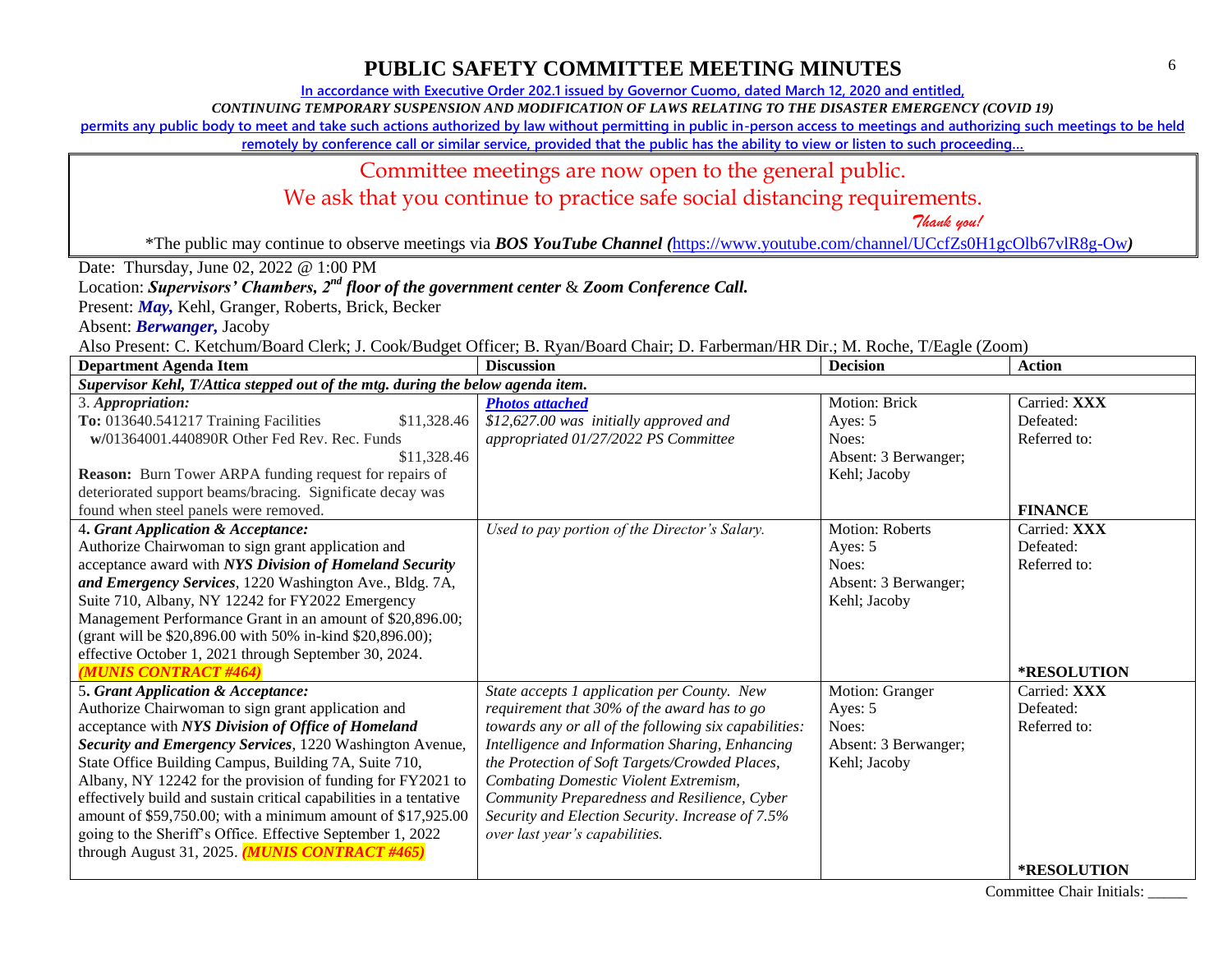**In accordance with Executive Order 202.1 issued by Governor Cuomo, dated March 12, 2020 and entitled,**

*CONTINUING TEMPORARY SUSPENSION AND MODIFICATION OF LAWS RELATING TO THE DISASTER EMERGENCY (COVID 19)*

**permits any public body to meet and take such actions authorized by law without permitting in public in-person access to meetings and authorizing such meetings to be held** 

**remotely by conference call or similar service, provided that the public has the ability to view or listen to such proceeding…**

#### Committee meetings are now open to the general public.

We ask that you continue to practice safe social distancing requirements.

 *Thank you!*

\*The public may continue to observe meetings via *BOS YouTube Channel (*<https://www.youtube.com/channel/UCcfZs0H1gcOlb67vlR8g-Ow>*)*

Date: Thursday, June 02, 2022 @ 1:00 PM

Location: *Supervisors' Chambers, 2nd floor of the government center* & *Zoom Conference Call.*

Present: *May,* Kehl, Granger, Roberts, Brick, Becker

Absent: *Berwanger,* Jacoby

Also Present: C. Ketchum/Board Clerk; J. Cook/Budget Officer; B. Ryan/Board Chair; D. Farberman/HR Dir.; M. Roche, T/Eagle (Zoom)

| <b>Department Agenda Item</b>                                                                                                                                                                        | <b>Discussion</b>                                                                        | <b>Decision</b>                                                            | <b>Action</b>                                            |  |  |
|------------------------------------------------------------------------------------------------------------------------------------------------------------------------------------------------------|------------------------------------------------------------------------------------------|----------------------------------------------------------------------------|----------------------------------------------------------|--|--|
|                                                                                                                                                                                                      | Supervisor Kehl, T/Attica returned to the mtg. during the below agenda item.             |                                                                            |                                                          |  |  |
| 6. Grant Application:<br>Leary Firefighters Foundation, 14 Murray Street, Box 243,<br>New York, NY, 10007 in the amount of \$25,000 for training<br>and equipment. Grants awarded December 15, 2022. | Grant funding would be used to support the<br>replacement of firefighter training props. | <b>Motion: Brick</b><br>Ayes: 6<br>Noes:<br>Absent: 2 Berwanger;<br>Jacoby | Carried: XXX<br>Defeated:<br>Referred to:                |  |  |
| <b>Operational Updates:</b><br>Monroe Contract Extension and Billing Update<br><b>Accreditation</b>                                                                                                  |                                                                                          | Motion:<br>Ayes:<br>Noes:<br>Absent:                                       | <b>APPROVED</b><br>Carried:<br>Defeated:<br>Referred to: |  |  |
| 1:45 PM - Fire and Building Code Enforcement w/D. Roberts                                                                                                                                            |                                                                                          |                                                                            |                                                          |  |  |
| 1. Monthly Report: April 2022                                                                                                                                                                        | Attached                                                                                 | Motion:<br>Ayes:<br>Noes:<br>Absent:                                       | Carried:<br>Defeated:<br>Referred to:                    |  |  |
| <b>Munis Income Statement</b><br>2.                                                                                                                                                                  | Attached                                                                                 | Motion:<br>Ayes:<br>Noes:<br>Absent:                                       | Carried:<br>Defeated:<br>Referred to:                    |  |  |
| 3. Property Maintenance Task Force<br>• Filled a Fire Safety Inspector position                                                                                                                      | Update                                                                                   | Motion:<br>Ayes:<br>Noes:<br>Absent:                                       | Carried:<br>Defeated:<br>Referred to:                    |  |  |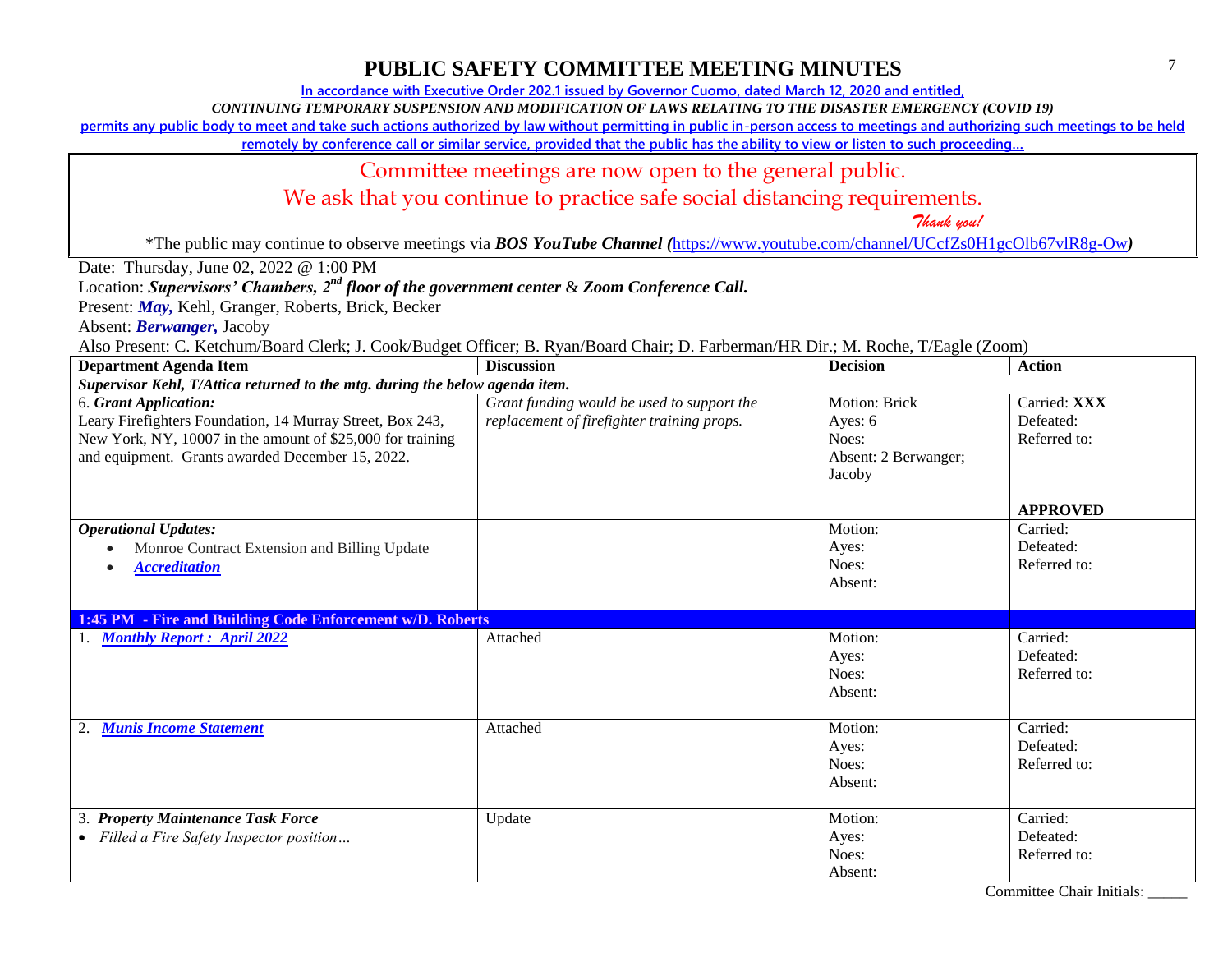**In accordance with Executive Order 202.1 issued by Governor Cuomo, dated March 12, 2020 and entitled,**

*CONTINUING TEMPORARY SUSPENSION AND MODIFICATION OF LAWS RELATING TO THE DISASTER EMERGENCY (COVID 19)*

**permits any public body to meet and take such actions authorized by law without permitting in public in-person access to meetings and authorizing such meetings to be held** 

**remotely by conference call or similar service, provided that the public has the ability to view or listen to such proceeding…**

#### Committee meetings are now open to the general public.

We ask that you continue to practice safe social distancing requirements.

 *Thank you!*

\*The public may continue to observe meetings via *BOS YouTube Channel (*<https://www.youtube.com/channel/UCcfZs0H1gcOlb67vlR8g-Ow>*)*

#### Date: Thursday, June 02, 2022 @ 1:00 PM

Location: *Supervisors' Chambers, 2nd floor of the government center* & *Zoom Conference Call.*

Present: *May,* Kehl, Granger, Roberts, Brick, Becker

Absent: *Berwanger,* Jacoby

Also Present: C. Ketchum/Board Clerk; J. Cook/Budget Officer; B. Ryan/Board Chair; D. Farberman/HR Dir.; M. Roche, T/Eagle (Zoom)

| Theo Frequence of Executating Douter City, v. Cook Dueget Officer, D. Kyun Douter Chan, D. Furocritian Title Dir., Int. Roche, T/Dagle (2001h)<br><b>Department Agenda Item</b>                                                                                                                                                                              | <b>Discussion</b>                 | <b>Decision</b>                      | <b>Action</b>                         |
|--------------------------------------------------------------------------------------------------------------------------------------------------------------------------------------------------------------------------------------------------------------------------------------------------------------------------------------------------------------|-----------------------------------|--------------------------------------|---------------------------------------|
| 2:00 PM - Public Defender w/N. Effman                                                                                                                                                                                                                                                                                                                        |                                   |                                      |                                       |
| 1. Amend Salary Schedule G:<br>Under PUBLIC DEFENDER, for the Staff Social Worker,<br>$PT$ , (position code 008.594) to reflect full time health<br>insurance coverage with no contribution towards the premium.<br>Salary and benefits fully reimbursed by NYS Indigent Legal<br>Services Hurrell-Harring Contract as approved by Resolution<br>$21 - 468.$ | 11: Whorawin<br>By the Dept. Head | Motion:<br>Ayes:<br>Noes:<br>Absent: | Carried:<br>Defeated:<br>Referred to: |
| 2. Overnight Travel Authorization:                                                                                                                                                                                                                                                                                                                           |                                   | <b>Motion: Roberts</b>               | Carried: XXX                          |
| Permission for Michael Manusia and Fares Rumi to attend the                                                                                                                                                                                                                                                                                                  |                                   | Ayes: 6                              | Defeated:                             |
| 2022 Trial Academy given by the NYSBA May 17-22, 2022,                                                                                                                                                                                                                                                                                                       |                                   | Noes:                                | Referred to:                          |
| at the Syracuse University of Law, Syracuse, New York.                                                                                                                                                                                                                                                                                                       |                                   | Absent: 2 Berwanger;                 |                                       |
| Registration: \$900 each, Hotel \$1,410 each, and mileage.                                                                                                                                                                                                                                                                                                   |                                   | Jacoby                               |                                       |
| Funds will be paid from ILS Distribution 9.                                                                                                                                                                                                                                                                                                                  |                                   |                                      | <b>APPROVED</b>                       |
| 3. Appropriation:                                                                                                                                                                                                                                                                                                                                            |                                   | Motion: Kehl                         | Carried: XXX                          |
| To: 011170.542491 D9 expenses<br>\$12,592.47                                                                                                                                                                                                                                                                                                                 |                                   | Ayes: 6                              | Defeated:                             |
| w/01117011.430250 ILS D9<br>\$12,592.47                                                                                                                                                                                                                                                                                                                      |                                   | Noes:                                | Referred to:                          |
| Reason: To expend grant travel funds not spent due to COVID                                                                                                                                                                                                                                                                                                  |                                   | Absent: 2 Berwanger;                 |                                       |
|                                                                                                                                                                                                                                                                                                                                                              |                                   | Jacoby                               | <b>FINANCE</b>                        |
| 2:15 PM - District Attorney w/D. O'Geen                                                                                                                                                                                                                                                                                                                      |                                   |                                      |                                       |
| 1. Grant Application and Acceptance:                                                                                                                                                                                                                                                                                                                         |                                   | Motion: Brick                        | Carried: XXX                          |
| Authorize Chairman to sign a grant application and                                                                                                                                                                                                                                                                                                           |                                   | Ayes: 6                              | Defeated:                             |
| acceptance award with New York State Dept. of Criminal                                                                                                                                                                                                                                                                                                       |                                   | Noes:                                | Referred to:                          |
| Justice Services, 80 South Swan Street, Albany, New York                                                                                                                                                                                                                                                                                                     |                                   | Absent: 2 Berwanger;                 |                                       |
| 12210 for the funding of Aid to Prosecution Grant in a                                                                                                                                                                                                                                                                                                       |                                   | Jacoby                               |                                       |
| minimum amount of \$30,200.00; effective April 1, 2022                                                                                                                                                                                                                                                                                                       |                                   |                                      |                                       |
| through March 31, 2023. (MUNIS CONTRACT #404)                                                                                                                                                                                                                                                                                                                |                                   |                                      |                                       |
|                                                                                                                                                                                                                                                                                                                                                              |                                   |                                      | <b>*RESOLUTION</b>                    |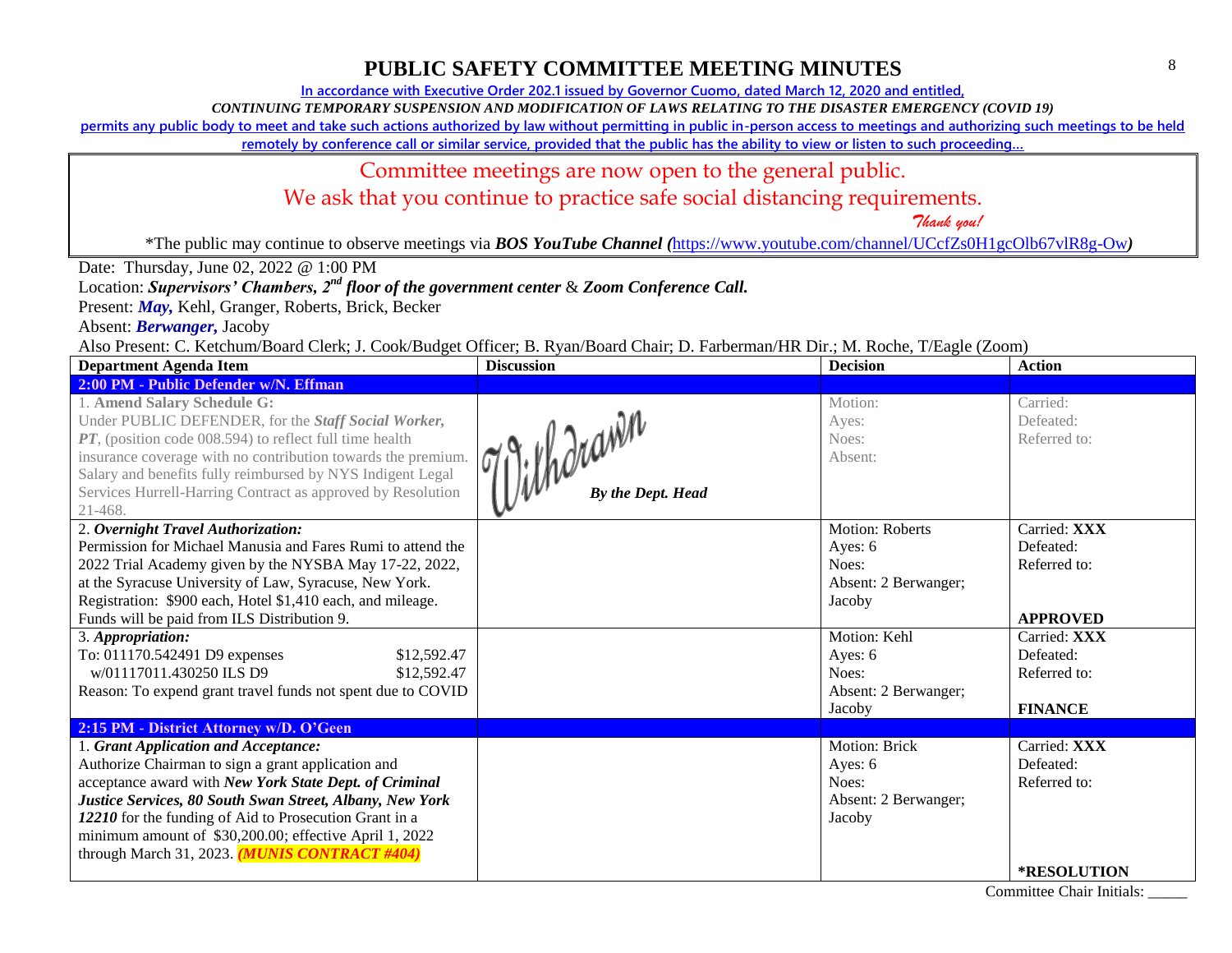**In accordance with Executive Order 202.1 issued by Governor Cuomo, dated March 12, 2020 and entitled,**

*CONTINUING TEMPORARY SUSPENSION AND MODIFICATION OF LAWS RELATING TO THE DISASTER EMERGENCY (COVID 19)*

**permits any public body to meet and take such actions authorized by law without permitting in public in-person access to meetings and authorizing such meetings to be held** 

**remotely by conference call or similar service, provided that the public has the ability to view or listen to such proceeding…**

### Committee meetings are now open to the general public.

We ask that you continue to practice safe social distancing requirements.

 *Thank you!*

\*The public may continue to observe meetings via *BOS YouTube Channel (*<https://www.youtube.com/channel/UCcfZs0H1gcOlb67vlR8g-Ow>*)*

Date: Thursday, June 02, 2022 @ 1:00 PM

Location: *Supervisors' Chambers, 2nd floor of the government center* & *Zoom Conference Call.*

Present: *May,* Kehl, Granger, Roberts, Brick, Becker

Absent: *Berwanger,* Jacoby

Also Present: C. Ketchum/Board Clerk; J. Cook/Budget Officer; B. Ryan/Board Chair; D. Farberman/HR Dir.; M. Roche, T/Eagle (Zoom)

| <b>Department Agenda Item</b>                                             | <b>Discussion</b> | <b>Decision</b>      | <b>Action</b>  |
|---------------------------------------------------------------------------|-------------------|----------------------|----------------|
| 2. Amend Salary Schedule "G":                                             |                   | Motion: Brick        | Carried: XXX   |
| To provide stipends plus corresponding fringes to the                     |                   | Ayes: 6              | Defeated:      |
| following:                                                                |                   | Noes:                | Referred to:   |
| Assist. District Attorney 1 <sup>st</sup><br>$-$ \$20,000.00<br>$\bullet$ |                   | Absent: 2 Berwanger; |                |
| Administrative Assistant to DA - \$1,290.00<br>$\bullet$                  |                   | Jacoby               |                |
| Secretary to the DA<br>$-$ \$ 3,800.00<br>$\bullet$                       |                   |                      |                |
| Said amounts to be paid after January 1, 2023. Funds are                  |                   |                      |                |
| provided through the 2022-2023 ATP Grant                                  |                   |                      |                |
|                                                                           |                   |                      |                |
|                                                                           |                   |                      |                |
|                                                                           |                   |                      | <b>FINANCE</b> |
| 4. Amend Salary Schedule "G":                                             |                   | Motion: Brick        | Carried: XXX   |
| To provide stipends plus corresponding fringes to the                     |                   | Ayes: 6              | Defeated:      |
| following:                                                                |                   | Noes:                | Referred to:   |
| Assist. District Attorney 1 <sup>st</sup><br>$-$ \$ 2,000.00              |                   | Absent: 2 Berwanger; |                |
| Assist. District Attorney 2 <sup>nd</sup><br>$-$ \$ 3,000.00<br>$\bullet$ |                   | Jacoby               |                |
| Secretary to the DA<br>$-$ \$ 8,000.00<br>$\bullet$                       |                   |                      |                |
| Administrative Assist to DA<br>$-$ \$15,000.00<br>$\bullet$               |                   |                      |                |
| $-$ \$ 4,000.00<br>Deputy Treasurer<br>$\bullet$                          |                   |                      |                |
| Crime Victim Coordinator<br>$-$ \$ 3,000.00<br>$\bullet$                  |                   |                      |                |
| Domestic Violence Coordinator - \$5,000.00                                |                   |                      |                |
| Said amounts effective November 1, 2022 – December 31,                    |                   |                      |                |
| 2022. Funds to paid from budgeted amounts from Traffic                    |                   |                      |                |
| Diversion Program (1161)                                                  |                   |                      |                |
|                                                                           |                   |                      |                |
|                                                                           |                   |                      |                |
|                                                                           |                   |                      | <b>FINANCE</b> |